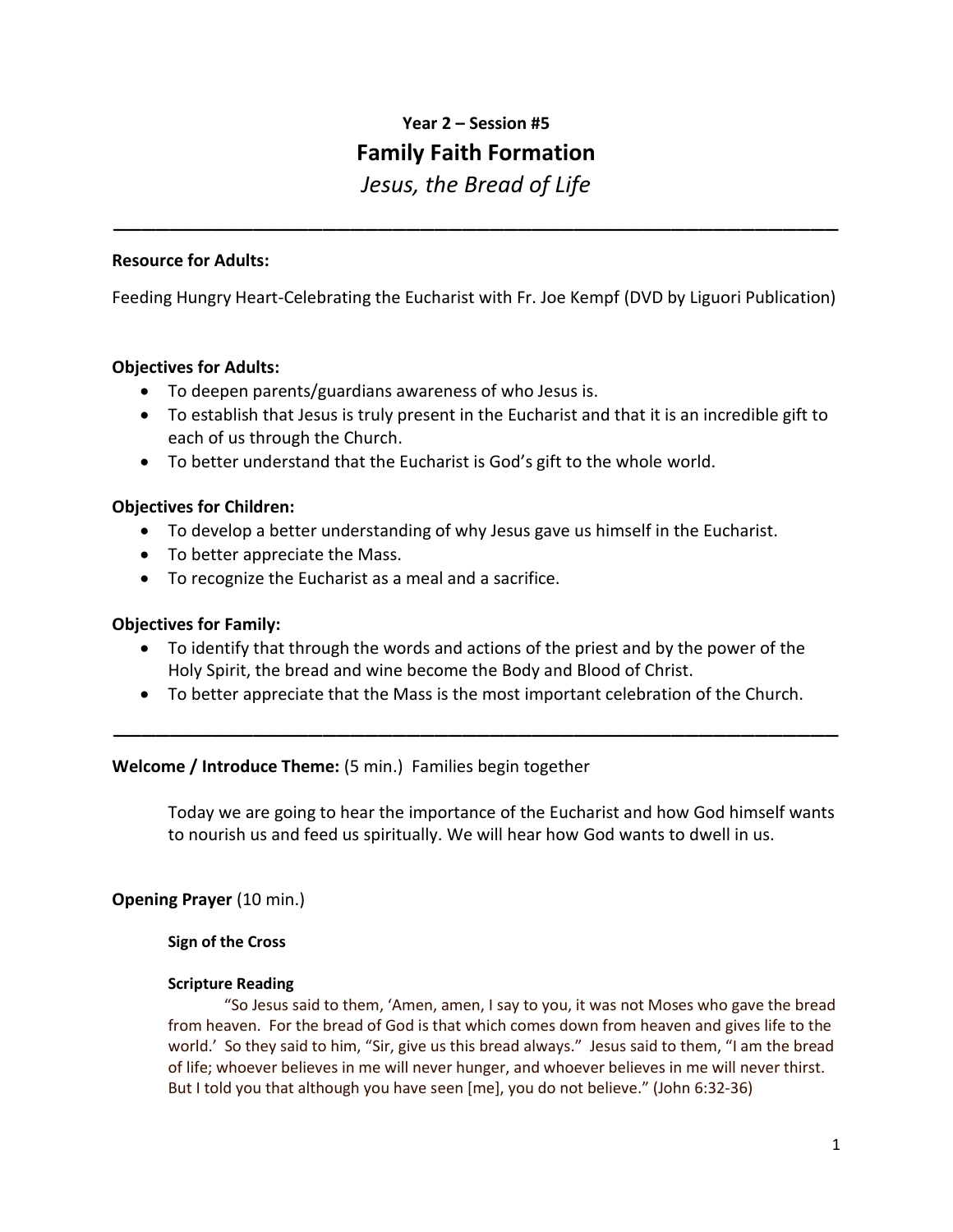#### **Sharing**

Parents, talk to your child/children about why you go to Mass, and if you do not go on a regular basis, why?

#### **Prayer (Together)**

My Lord and my God, I firmly believe that you are present in the Eucharist. Take the blindness from my eyes, so that I can see all people and things as You see them. Take the deafness from my ears, so that I can hear Your truth and follow it. Take the hardness from my heart, so that I can live and love generously. Give me the grace to receive the Eucharist with humility, so that You can transform me a little more each day into the person You created me to be. Amen.

\*Children are dismissed to their session. (See children's lesson)

## **Parents/Adult Presentation** (30 – 40 min.)

The CCC **1375** "It is by the conversion of the bread and wine into Christ's body and blood that Christ becomes present in the sacrament. The church Fathers strongly affirmed the faith of the Church in the efficacy of the Word of Christ and of the action of the Holy Spirit to bring about this conversion."

**Question prior to video-** Take a moment to think about "the hole in your soul" that can only be filled by God. Has there been a time in the past week or month when you felt the need for a power beyond yourself, beyond your loved ones…a need for God?

**Introduce Video**: Feeding Hungry Hearts-Celebrating the Eucharist (Session 1)

*Have the parents break into small groups of 4 or 6 people to discuss the question.*

**Discussion Question**- How do we prepare ourselves for a dinner or a party? How can we prepare ourselves before we go to Mass?

*Come together in a large group and share some of the answers.*

**Introduce Video**: Feeding Hungry Hearts-Celebrating the Eucharist (Session 2)

*Have the parents break into small groups of 4 or 6 people to discuss the question.*

**Discussion Question**-What kind of stories do you share at the dinner table? What kind of stories do we hear at Mass?

*Come together in a large group and share some of the answers.*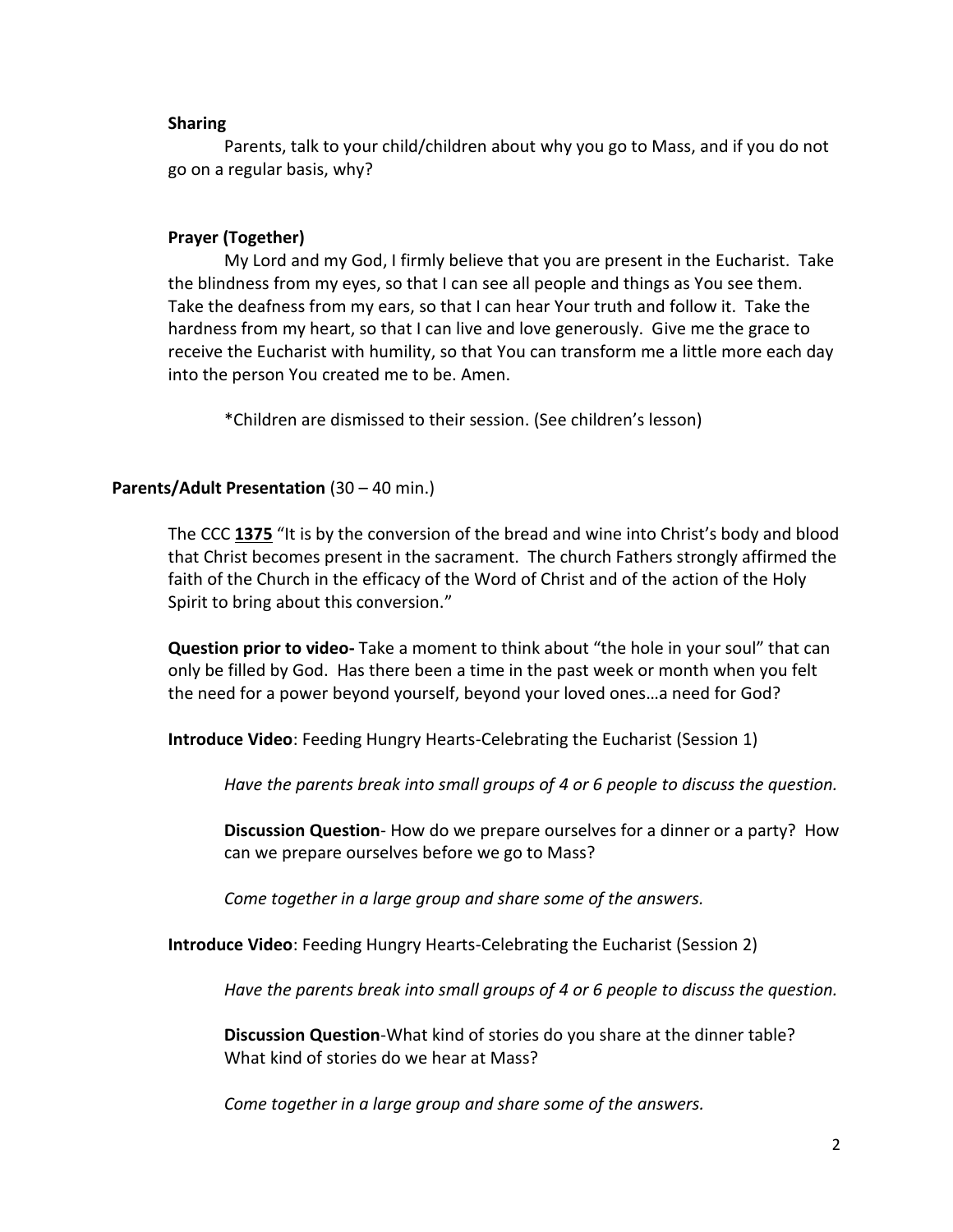### **Children Presentation** (30-40 min.)

### **Resource for Children:**

Video-Brother Francis- *The Bread of Life*-13 min.

**Question prior to video-** What is one way we can stay healthy? What are some of your favorite sports?

**View Video**

**Discussion question:** How is the Eucharist like sharing a family meal?

**•** Sharing and Action Plan – Children and Parents together (15-20 min.)

Have children share with parents what they learned about Eucharist being like a family meal. Have parents and children prepare a plan of 3 things they can do in the next month that they will do to feed themselves spiritually.

Have children make bread (recipe from Carolyn Houston) Good for a rotation of about 10 children – will make about 10 rolls.

# **Blessing Cup Meal Bread Recipe**

6 cups white flour 2 cups wheat flour 4 tsp salt 6 tsp honey 2 tsp soda 6 tbsp. shortening 2 to 3 cups water

Do not sift flour. Mix dry ingredients. Cut shortening into dry ingredients. Stir honey into lukewarm water. Then add the water mixture gradually into flour mixture, mixing until the dough forms a ball. Knead the dough until smooth texture is reached  $-$  about 5 minutes. Roll dough into sheet about  $\frac{1}{2}$  inch thick, and cut to desired shape and size.

Bake at 425 degrees for 10 to 12 minutes, and cool loaves/rolls on a rack.